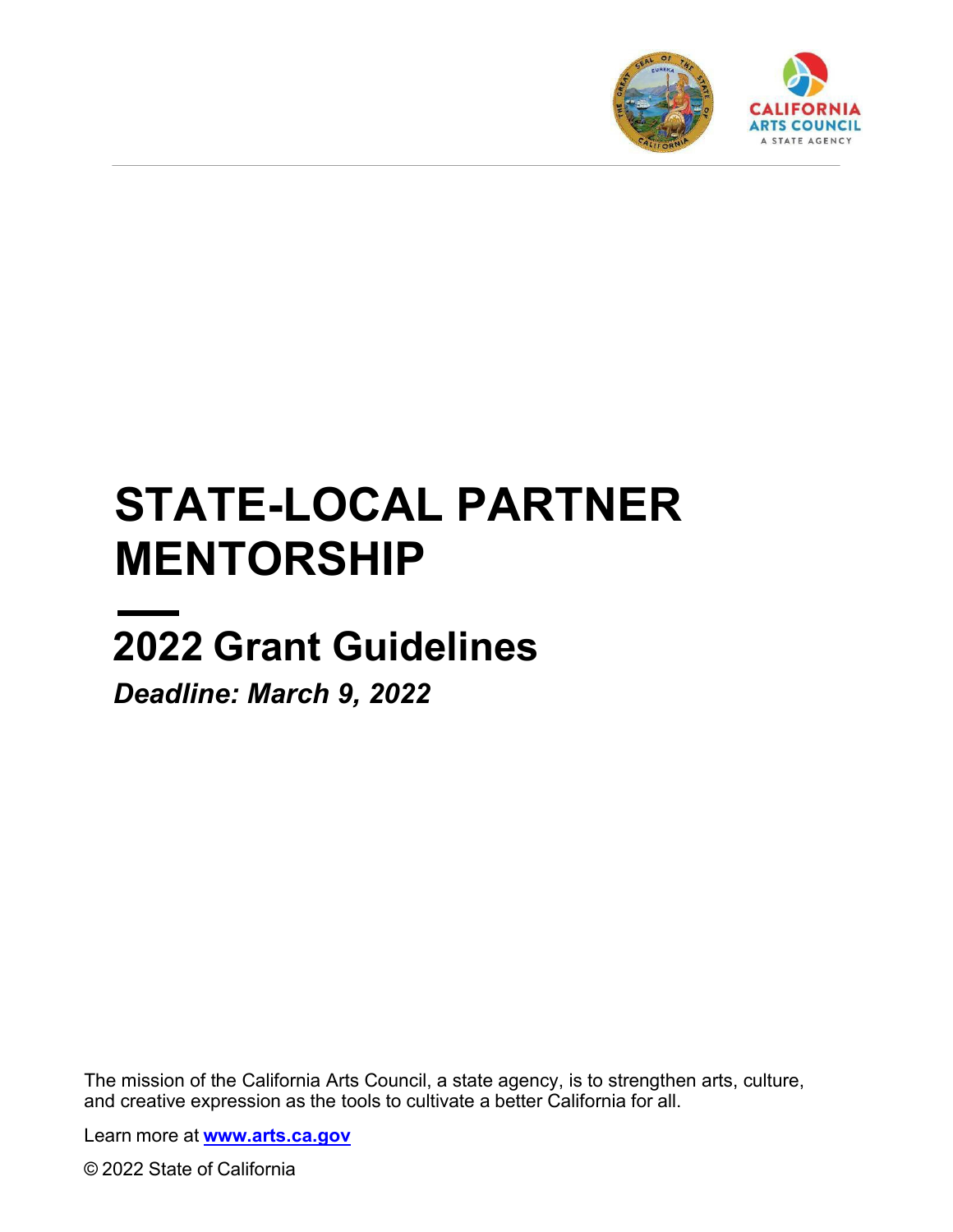# **STATE-LOCAL PARTNER MENTORSHIP**

**2022 GRANT GUIDELINES**

**DEADLINE: March 9, 2022 11:59 PM Grant Request Amount: Up to \$40,000 Estimated Total Number of Grant Awards: 4 (Current State-Local Partners only) Grant Activity Period: September 1, 2022 – August 31, 2023 Matching Funds: Not Required** 



**Apply at: [calartscouncil.smartsimple.com](https://calartscouncil.smartsimple.com/)**

# **Background & Purpose**

The **State-Local Partner Mentorship** (SLP-M) program is intended to support the establishment of a county-designated **local arts agency** in each of the four counties in which no such agency has currently been identified (Alpine, Glenn, Kings, San Joaquin). Grant funds will go to four existing State-Local Partners to foster the development of new SLPs in these counties.

A **local arts agency** is defined as the official county-designated organization that supports arts and cultural activity in service to individuals and communities throughout an entire county. Local arts agencies provide financial support, services, and/or other programming to a variety of arts organizations, individual artists, and the community as a whole. A local arts agency can be an agency of local government, a nonprofit organization, or a hybrid of the two.

The CAC's [Strategic Framework,](https://arts.ca.gov/about/how-we-think/) adopted in 2019, indicates aspirational areas that will be directly addressed by this grant program:

- **●** State-Local Partner Capacity Building
	- $\circ$  Action: Increase technical assistance and training to SLPs that meets the unique needs of each organization, as identified by research and evaluation. Ensure that SLP contracts are written to require adherence tokey CAC policies and expectations, clearly outlining the role of the state-county partnership. Develop strategies to align SLP priorities with the priorities of the CAC, while allowing for flexibility and selfdetermination. Support the development and implementation of local plans that result in consistent quality and equity of services across counties.
	- o Root Cause Rationale: The state's arts and creativity infrastructure should be strong at every level. The larger emphasis on funding the SLPs should be accompanied by a larger emphasis on requirements and support to alignthe SLPs with the CAC's stated values. Explore tools to support values alignment, such as requiring local plans to state how these values will be operationalized. Include attention to root causes such as implicit bias and lack of representation on boards. By developing trainings of trainers at the local level, along with the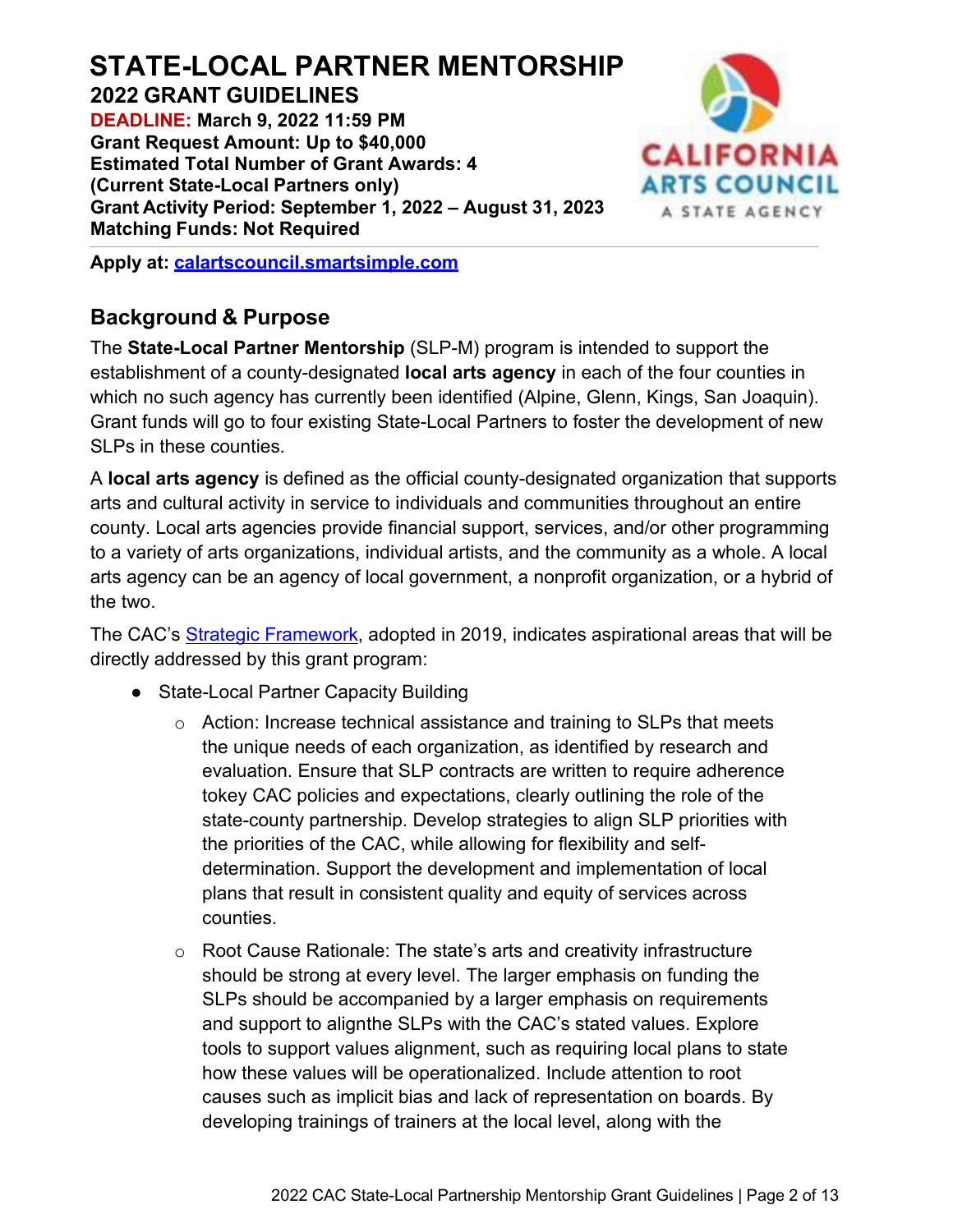expectation that SLPs engage in this process withtheir grantees, there will be a rippling effect with those who ultimately receive CAC funds and are recruited to serve on CAC panels.

- **●** Geographic Equity
	- $\circ$  Action: Explore how to best address grantmaking equity for the disparate regions of the state. Utilize data analysis to assess presentday regional disparities among CAC grantees. Seek guidance from existing funding models that address how to identify and give preference to disadvantagedcommunities.
	- o Root Cause Rationale: There are varying degrees of arts and culture infrastructure throughout the state, based on historic and current variationsin investment and other factors, so a one-size fits-all approach to funding regionally will perpetuate existing inequities. Geographic locations with fewer resources will benefit more by gaining greater access to CAC resources.

# **Program Requirements**

- **●** Grantees will be required to accomplish the following within the Grant Activity Period:
	- o Convene a standing committee of community members and stakeholders to support development of new SLP structure and strategic framework.
	- $\circ$  Model race equity practices and principles in the development of new SLP mission, vision, programming, and services.
	- o Identify and retain a dedicated staff member to lead new SLP and providementorship to that individual.
	- $\circ$  Identify and maintain an accessible public office space for the new SLP.
	- o Create a proposed operating budget for new SLP.
	- o By the end of the Grant Activity Period, establish an active SLP in the identified county, either as a unit of County government or an independent 501(c)(3).
	- o Obtain resolution from the County Board of Supervisors naming the new SLP as the official partner of the CAC in that county.
- **●** All activities to be funded by the CAC must occur within the one-year Grant Activity Period (see Timeline). Extensions to the Grant Activity Period can be approved on a case-by-case basis by formal request to the Program Specialist, Director of Program Services, and Director of Operations.
- **●** Rates of compensation for individual artists and/or arts workers to be supported by this grant must be appropriate to experience and comparable to fees for other local skilled workers.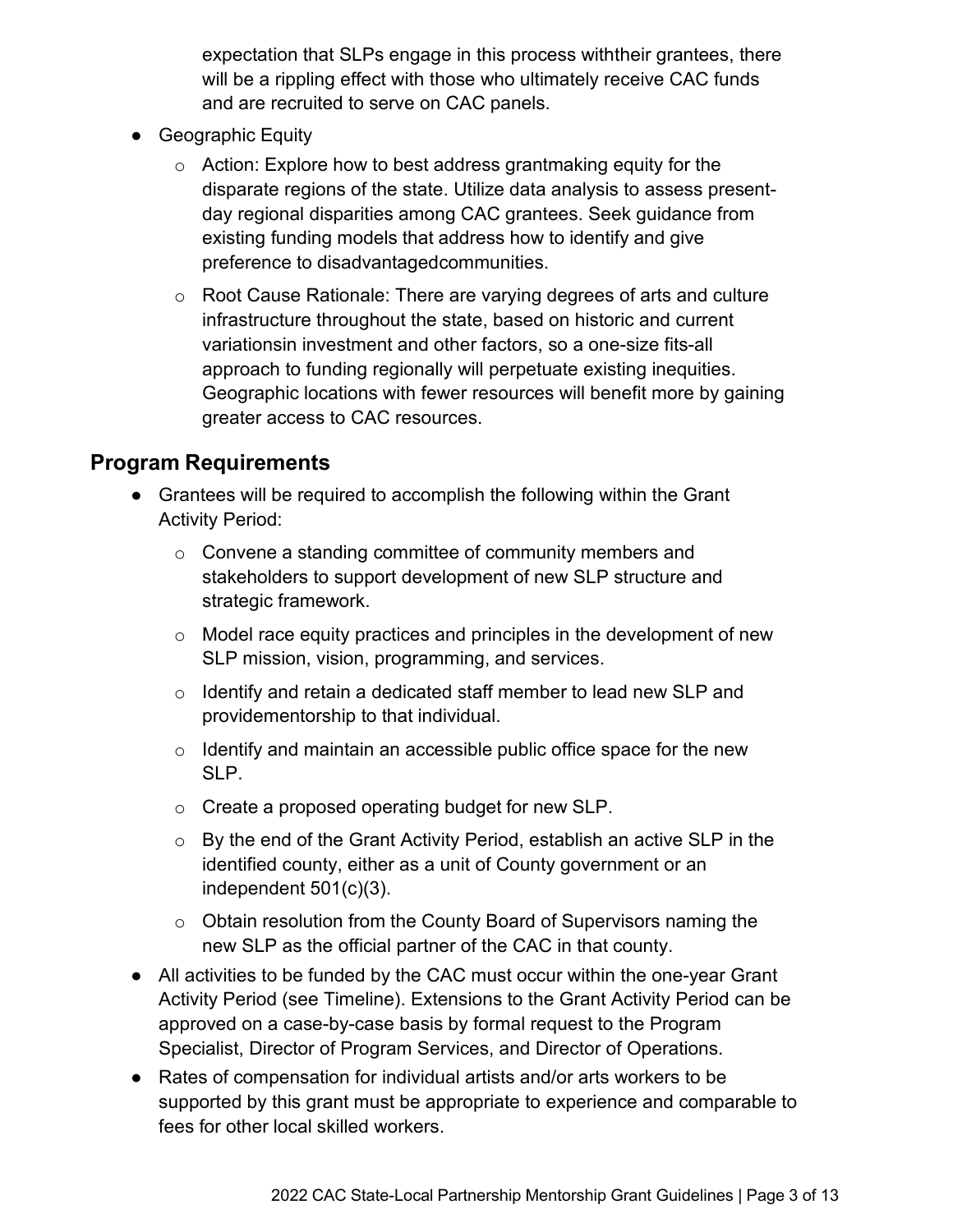**●** All CAC-funded programs, services, information, and facilities where funded activities take place, including online spaces, must be accessible for individuals with disabilities, including but not limited to individuals who are Deaf, Hard of Hearing, Deaf-Blind, have difficulty speaking, have a physical disability, visual disability, developmental disability, learning disability, mental illness, or chronic illness.

# **Eligible Organizations**

**●** Applicants must be current grantees in the CAC State-Local Partnership Program.

# **Eligibility Requirements**

Applicants must comply with the requirements below. All applications must include the listed items at the time of submission in order to be considered for funding.

- **●** A **letter of commitment** from the County Administrator in the county in which the new SLP is to be established [must be signed](https://arts.ca.gov/definitionofasignature/) and submitted at the time of application. CountyAdministrators may provide letters of commitment to multiple applicants, with the partnership contingent upon grant award.
- **● Certificate of good standing** Nonprofit organizations and fiscal sponsors (if applicable) must have "active status" with the California Secretary of State (SOS) showing evidence of "good standing" at the time of application. You can verify your organization's status by conducting a search using the SOS online [Business Search](https://businesssearch.sos.ca.gov/) tool. An indication of "active" (versus "suspended," "dissolved," "cancelled," etc.) confirms that your nonprofit corporation exists, is authorized to conduct business in the State of California, has met all licensing and corporation requirements, and has not received a suspension from the Franchise Tax Board.

# **Eligible Request Amounts**

Applicant organizations can request up to \$40,000.

## **Funding Restrictions**

- Applying for the State-Local Partner Mentorship grant does not restrict an organization from applying for other CAC grants.
- Current SLPs may only apply to support one county in the development of their new SLP.
- Grantees may use up to 15% of the grant funds for administrative expenses incurred towards the development of the new SLP. All other funds must directly support the establishment of the new SLP in salary for that SLP's staff, rental of office space and related operating expenses, stipends to community participants, and other related expenses.
- For organizations with total operating revenue above \$250,000, the sum of requests for CAC grants during the same year of funding cannot exceed 50% of the total operating revenue from the most recently completed fiscal year.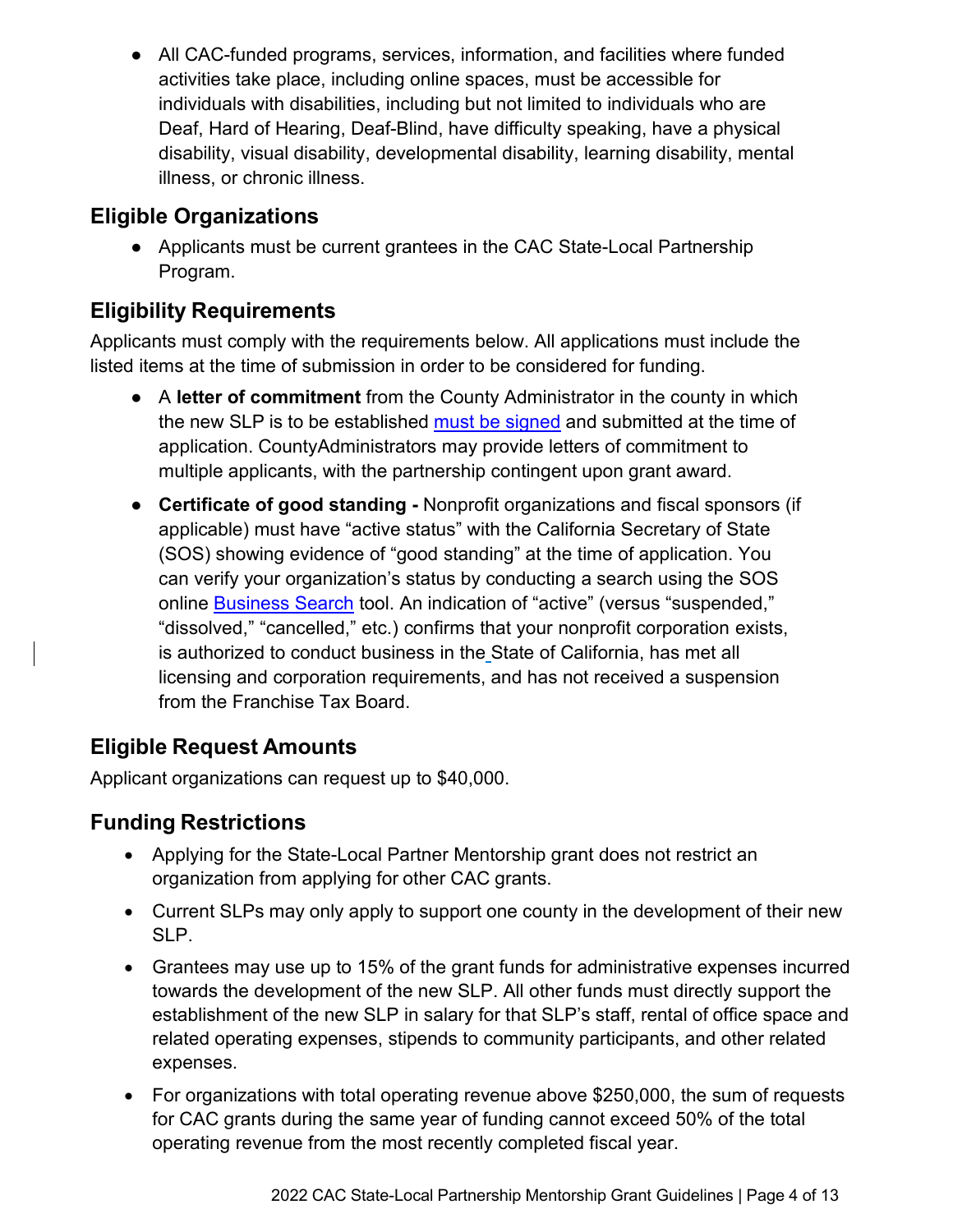# **Matching Funds**

Matching funds are not required for this grant.

# **Community**

Representation of, by, and for community is a core value of the CAC, including authentic intergenerational and intersectional connections.

**Although not factors in grant decisions**, we strongly encourage applications from organizations that are led by, represent, and/or serve systemically marginalized communities, which may include but are not limited to: Arab, MENASA (Middle Eastern, North African, South Asian); Asian; Black, African American; California Native American, Native Hawaiian, Indigenous, Tribal; Currently Experiencing Incarceration; Disabled; Elders, Seniors; Latinx, Chicanx; LGBTQIA+; Low Income; Neuro-Divergent; Pacific Islander; People of Color; Rural; Returned Residents, Formerly Incarcerated; Students of Color; Trans and/or Non-Binary People; Immigrants (Documented and/or Undocumented), Refugees, Asylum Seekers, Migrants; Unhoused, Transient; Veterans; or Youth.

# **Online Application Portal**

Applications will be available online through the CAC's online grants management system at [calartscouncil.smartsimple.com.](https://calartscouncil.smartsimple.com/s_Login.jsp) Only applications submitted through the system by the deadline will be accepted. **It is recommended that new applicants create an online profile well in advance of the application deadline.** More information can be found on the [Grant Resources](https://arts.ca.gov/grants/resources/) page of the CAC website.

# **Application Review Criteria**

A review panel will adjudicate complete and eligible applications based on the following criteria. Application questions and required documents pertaining to each review criterion are included below. Detailed instructions are available at [calartscouncil.smartsimple.com.](https://calartscouncil.smartsimple.com/s_Login.jsp)

**Racial Equity:** Demonstrates an understanding of racial equity through its cultural competence, policies, practices, projects, and organizational culture. Elements of racial equity are evidenced in the implementation of programming/services and throughout the proposal. Organization's leadership and participants center cultural, ethnic, and racial diversity.

#### *Application Questions and Required Documents*

- 1. Describe the elements of racial equity that are essential to the program/service and organization policies/culture. This criterion will be assessed by panelists during the review process. Your racial equity statement could include, but is not limited to:
	- A description of your region's landscape and how systemic racism has impacted your communities and field
	- How your organization is addressing issues of systemic inequities through racially equitable policies and practices
	- A description of the racial equity elements that support how the organization serves and uplifts the leadership of communities of color in your region,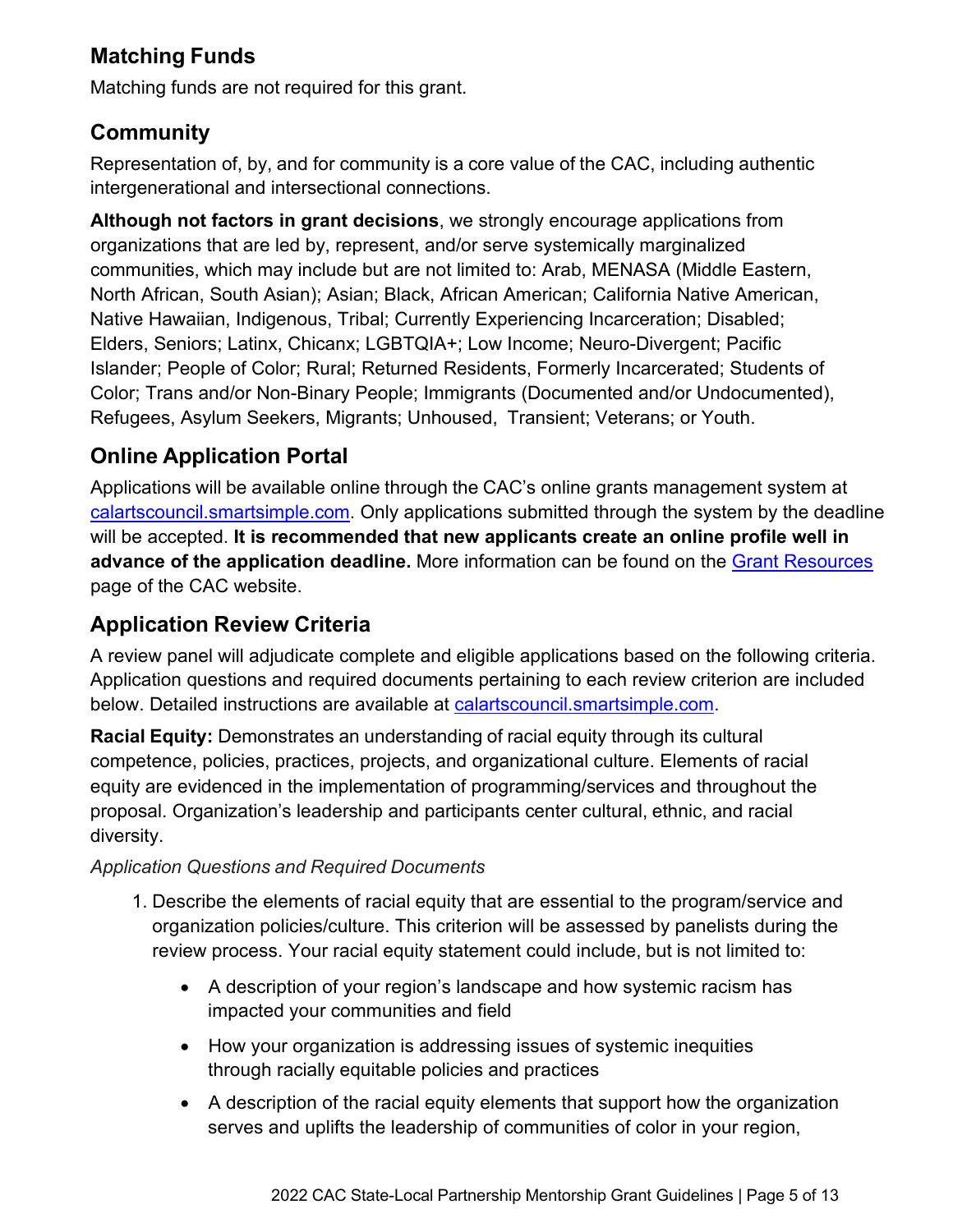through your organizational leadership, community partnerships, mentorship, arts and cultural programming, accessibility, and outreach

- 2. Describe how the elements of racial equity show up in the programming/services and policies.
- 3. Describe how the leadership and participants demonstrate cultural, ethnic, and racial diversity.
- 4. Describe any strategies or progress the organization has made toward your racial equity elements that you are proud of and would want to share with the field.

**Organizational Capacity and Readiness:** Key project personnel must demonstrate a history of experience working at their current SLP or another local arts agency in the areas of strategic planning, organizational development, and/or organizational leadership. Applicant organization must demonstrate ability to consistently achieve goals of the SLP program, including providing robust local arts programming, services, and networking; making significant impact in the community; demonstrating strong management and leadership; and demonstrating commitment to equity and accessibility both internally in organizational policy and culture, and externally via programming and community engagement.

#### *Application Questions and Required Documents*

- 1.Provide a brief biography for each key individual (artistic, technical, or administrative) involved in your organization. Include name, title, and relevant experience. [Demographic information and identity indicators optional.]
- 2.Please provide a brief history of your organization and its success in consistently achieving the goals of the SLP program.
- 3.Complete a two-year budget snapshot table. Provide revenue and expense amounts. Address any significant changes in line items from one year to thenext and explain anticipated surpluses or deficits.
- 4.Provide no more than three (3) samples that best portray your organization and its work. These may include artistic work, press materials, flyers, brochures, programs, newsletters, audio, video and other marketing pieces. Samples should be within the past two years and relevant to this grant opportunity.

**Program Design and Implementation:** Applicant organization must propose a clear plan to support the development of a new SLP in a partnering county, including commitment of key personnel to the project, relationships with stakeholders in that county, a plan for community engagement and organizational development within the Grant Activity Period, and a budget that realistically supports the proposed plan of action.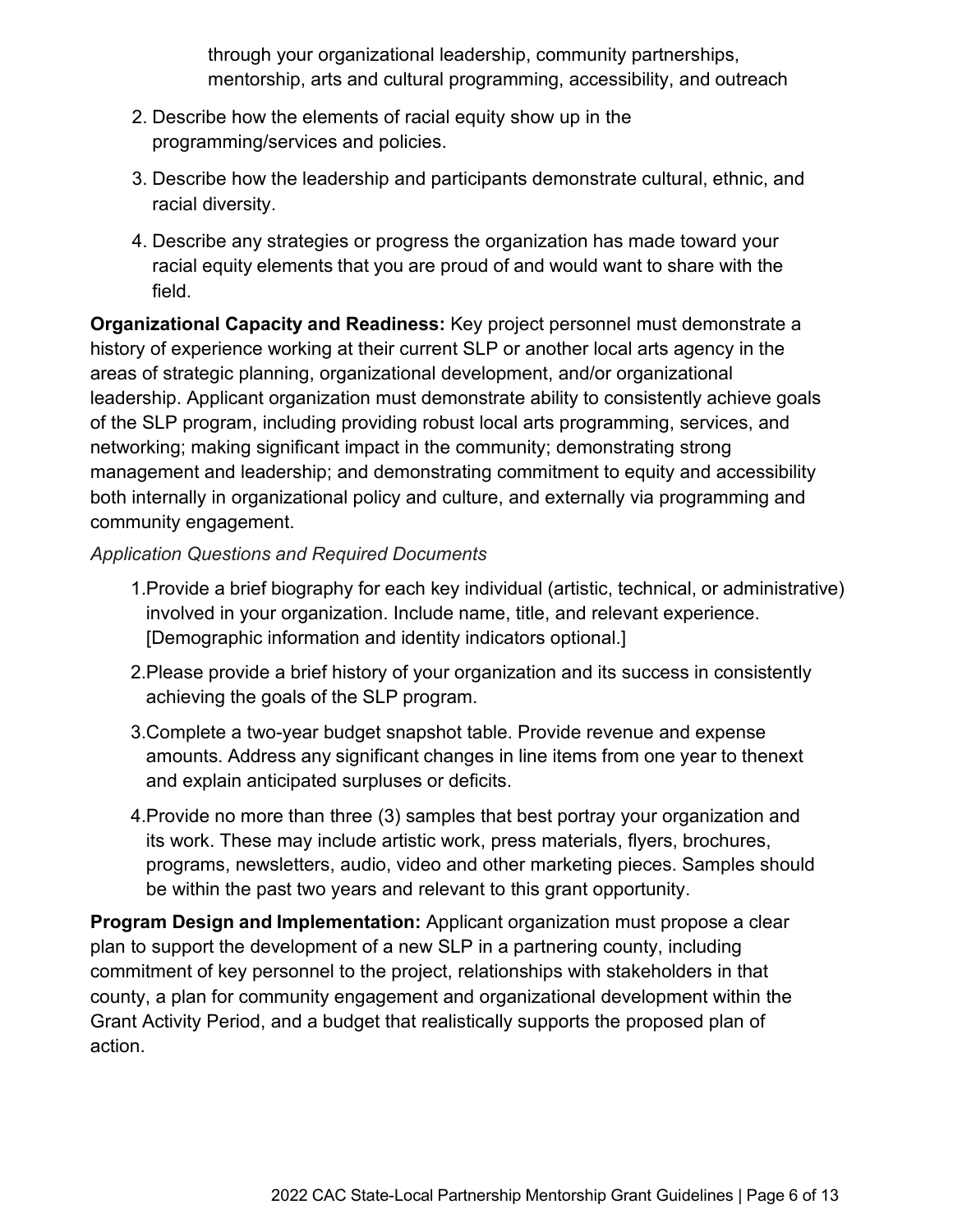#### *Application Questions and Required Documents*

1.Describe your plans for developing a new SLP in a partnering county, including the roles of key personnel and relationships with stakeholders in that county. Indicate how your organization plans to achieve each of the following requirements within the Grant Activity Period:

- Convene a standing committee of community members and stakeholders to support development of new SLP structure and strategic framework.
- Model race equity practices and principles in the development of new SLP mission, vision, programming, and services.
- Identify and retain a dedicated staff member to lead new SLP and provide mentorship to that individual.
- Identify and maintain an accessible public office space for the new SLP.
- Create a proposed operating budget for new SLP.
- By the end of the Grant Activity Period, establish an active SLP in the identified county, either as a unit of County government or an independent 501(c)(3).
- Obtain resolution from the county board of supervisors naming the new SLP as the official partner of the CAC in that county.
- 2.Letter of Commitment: Provide a signed letter from the County Administrator (in the county in which the new SLP will be established) indicating support for the establishment of an SLP and the commitment of the County to partner in that work.
- 3.Complete a detailed project budget, including all expenses relevant to the stated project activities, and include rates of pay that appropriately compensate the labor of all individuals working on the project. Provide details for each line item to be funded by this grant.

**Accessibility**: Demonstrates that its programs, services, information, and facilities where funded activities are to take place, including online spaces, will be accessible for individuals with disabilities, including but not limited to individuals who are Deaf, Hard of Hearing, Deaf-Blind, have difficulty speaking, have a physical disability, visual disability, developmental disability, learning disability, mental illness, or chronic illness.

#### *Application Questions and Required Documents*

- 1. Describe your organization's approach to ensuring the physical accessibility of programs and services for individuals with disabilities, as well as the accessibility of print and online materials. Consider organizational personnel and any partnering organizations, as well as beneficiaries of arts programming and services, and potential audience members in your response.
- 2. Identify the primary individual who will be responsible for managing accessibility for your organization. This may be a program manager, accessibility coordinator, or other staff member of the applicant organization.Include their name, title, phone number, and email address in the fields provided.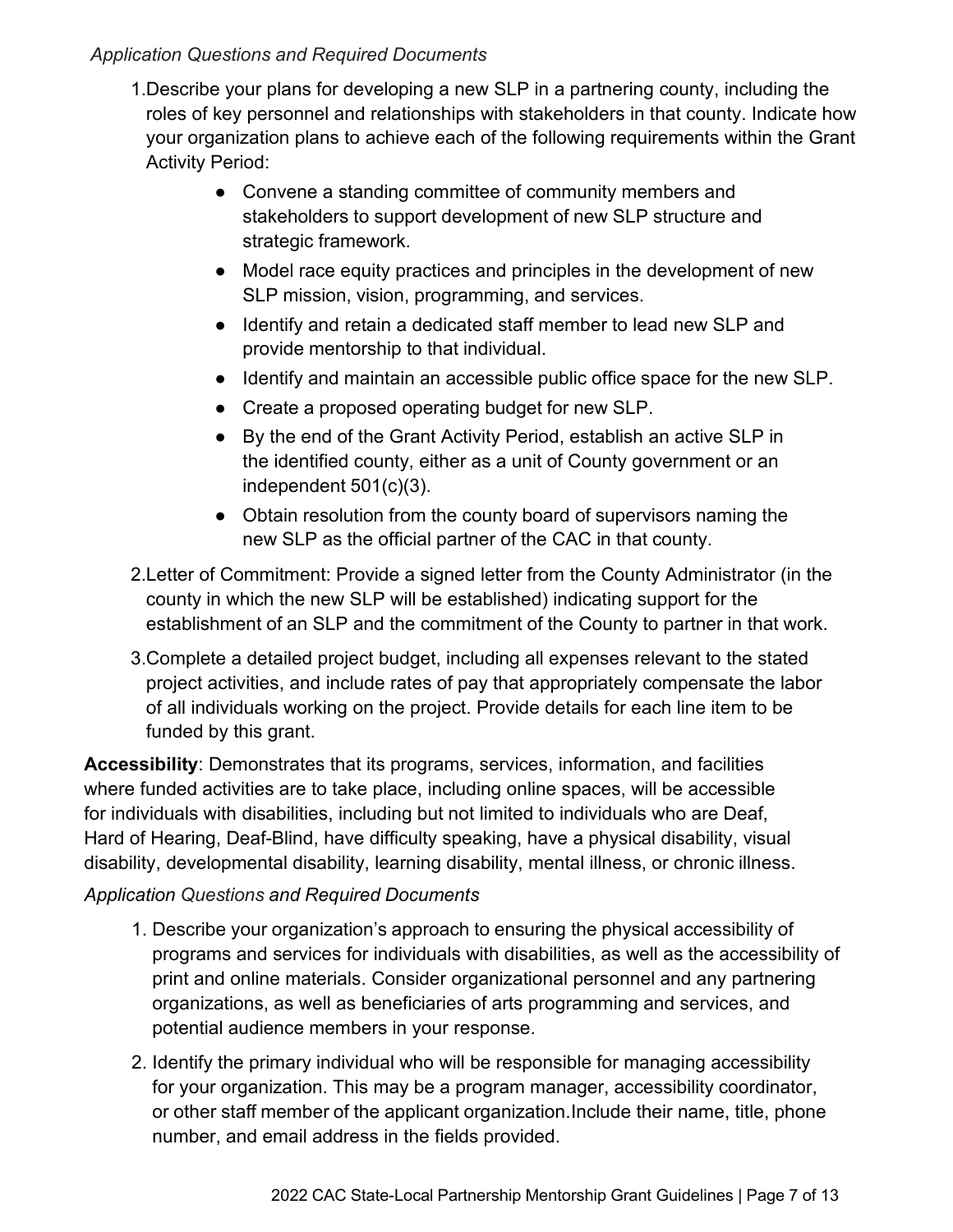# **Panel Adjudication and Ranking Scale**

Panelists review and rank applications and work samples using a 6-point ranking scale that can be viewed at this [link.](https://arts.ca.gov/rankingguide/)

# **California Arts Council Decision-making**

The final authority for grant awards is the appointed Council. After receiving and reviewing recommendations from Council committees, the Council will vote on final funding awards at a public meeting. Awards may differ from requested amounts based on panel rank and available funding.

# **Program Timeline**

| <b>Application Opens</b>     | January 19, 2022                    |
|------------------------------|-------------------------------------|
| <b>Application Deadline</b>  | March 9, 2022                       |
| <b>Panel Review</b>          | Approx. March - April 2022          |
| <b>Funding Decision</b>      | Approx. May 2022                    |
| <b>Funding Notification</b>  | Approx. June 2022                   |
| <b>Grant Activity Period</b> | September 1, 2022 - August 31, 2023 |
| <b>Final Report Deadline</b> | October 2, 2023                     |

#### **Staff Assistance**

Before contacting staff, check [FAQs](https://arts.ca.gov/grants/faq/) to see if application questions can be answered. If staff assistance is still required for guidance or clarification, email is the best way to contact Program Specialists. We recommend that you contact staff well in advance of the deadline to ensure you can be accommodated. People who are Deaf, Hard of Hearing, Deaf-Blind, or have difficulty speaking may dial 711 to reach the California Relay Service (CRS). Large print is available upon request. Translation services may also be available upon request.

Organizations seeking technical assistance should contact:

**Josy Miller, Ph.D. she/her/hers Arts Program Specialist California Arts Council [slpmentorgrant@arts.ca.gov](mailto:slpmentorgrant@arts.ca.gov)**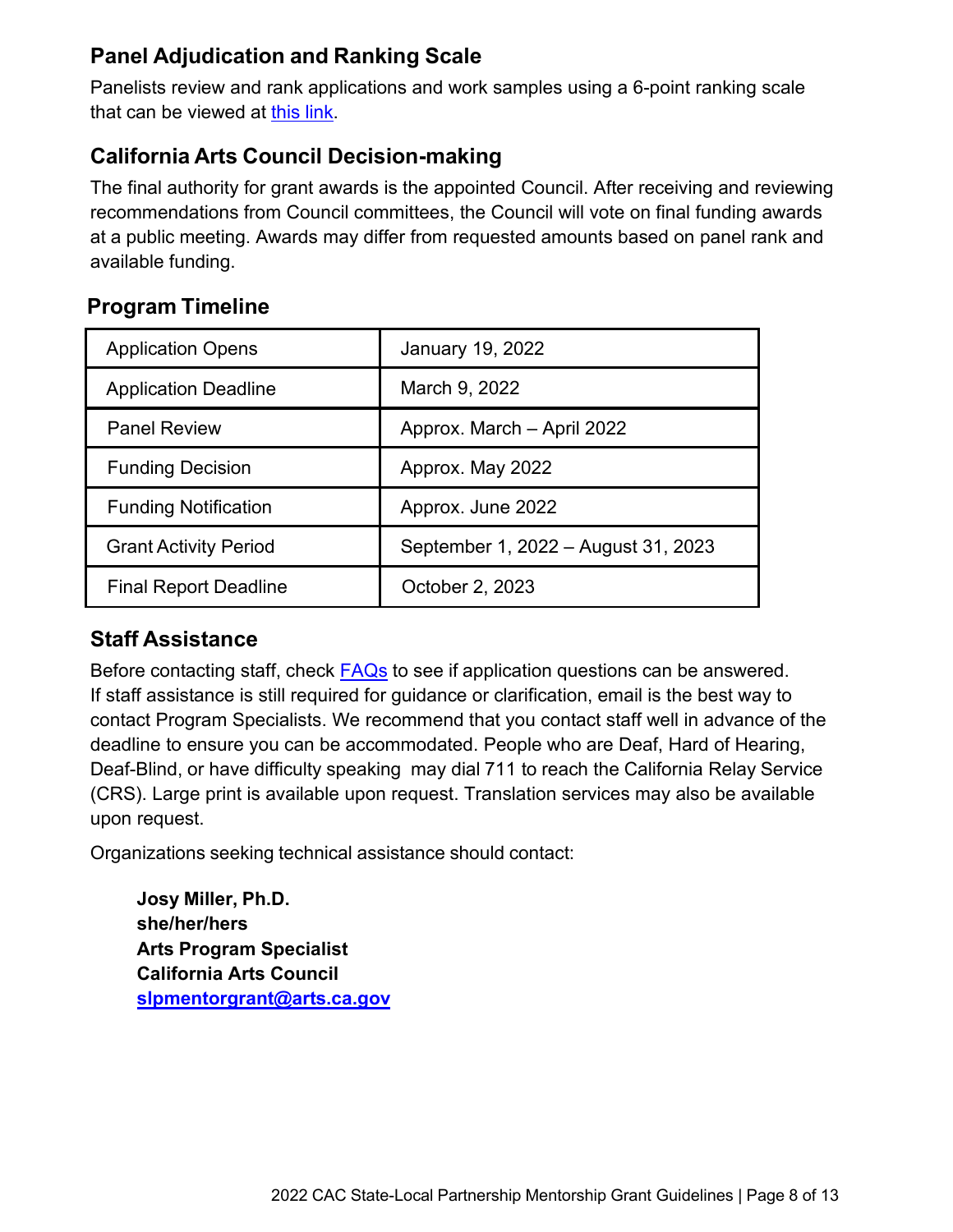Gavin Newsom



### **Arts Council Members**

Lilia Gonzáles-Chávez, Chair

Consuelo (Chelo) Montoya, Vice Chair

Vicki Estrada

Jodie Evans

Kathleen Gallegos

Stanlee Gatti

Alex Israel

Jonathan Moscone

#### **Executive Director***,* Anne Bown-Crawford

**Deputy Director**, Ayanna L. Kiburi, M.P.H.

1300 I Street, Suite 930 Sacramento, CA 95814 (916) 322-6555 Toll Free (800) 201-6201 FAX: (916) 322-6575 **[www.arts.ca.gov](http://www.arts.ca.gov/)**

#### **Office Hours**

8:00 a.m. - 5:00 p.m., Monday through Friday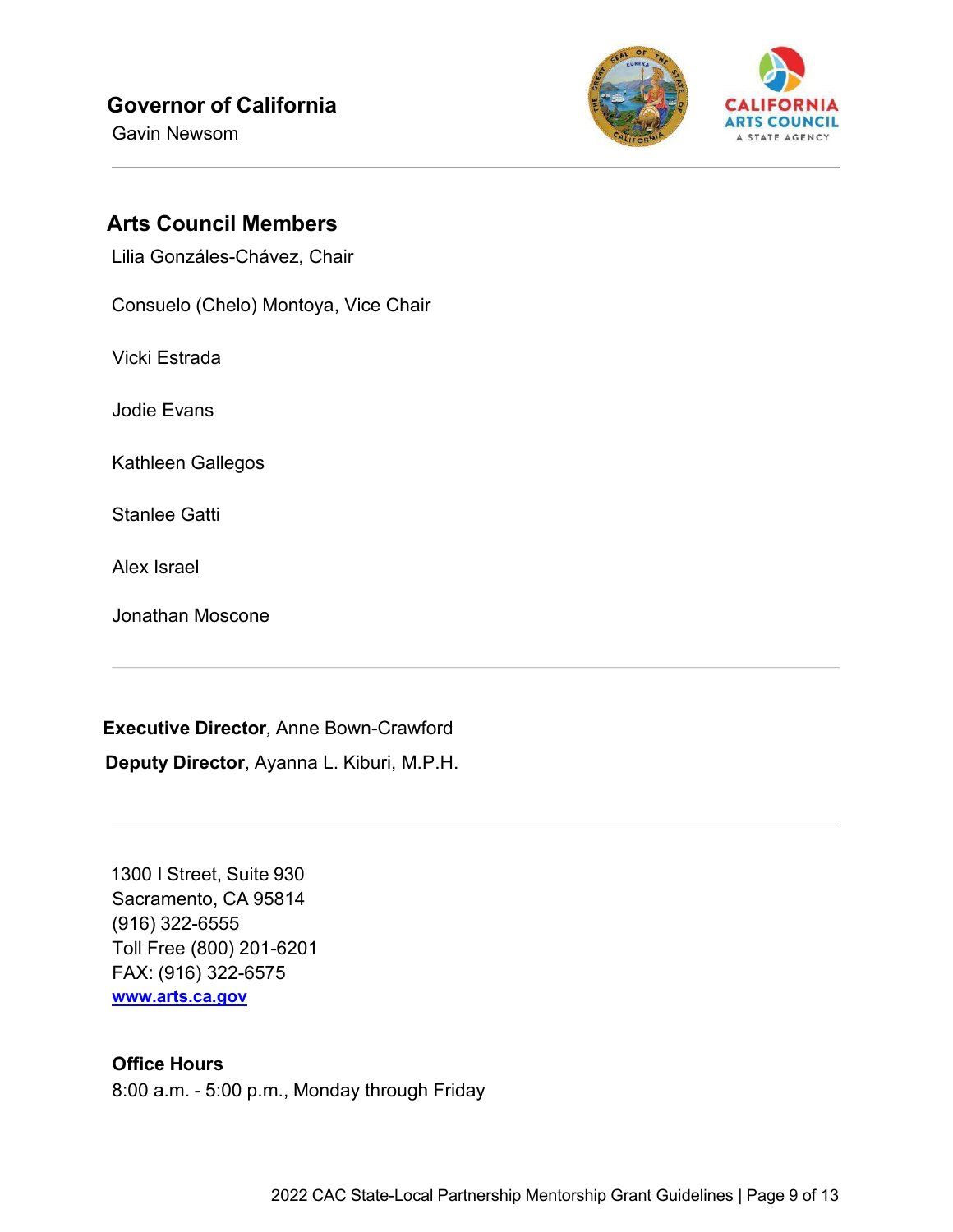**Purpose:** The California Arts Council (CAC), a state agency, was established in January 1976 to encourage artistic awareness, participation, and expression; to help independent local groups develop their own arts programs; to promote employment of artists and those skilled in crafts in the public and private sector; and to enlist the aid of all state agencies in the task of ensuring the fullest expression of our artistic potential.

**The Council:** The appointed Council of the CAC consists of 11 members. The Governor appoints nine members, the assembly Speaker appoints one member, and the Senate President pro Tempore appoints one member. Council members serve without salary, elect their own officers, and meet throughout the state to encourage public attendance. This body sets policy and has final approval of CAC grants.

**Native Land Acknowledgement:** The California Arts Council stands in solidarity with all of California's Indigenous people. We acknowledge that our work takes place on the now occupied traditional lands of the Miwok, Maidu, and Nisenan people, who are the past, present, and future stewards of this place. We make this first step in our journey to develop relationships and cultural competencies to truly support native sovereignty.

**Mission:** Strengthening arts, culture, and creative expression as the tools to cultivate a better California for all.

**Vision:** A California where all people flourish with universal access to and participation in the arts.

**Racial Equity Statement:** As California's state arts agency, the California Arts Council is committed to racial equity both internally through our work environment, and externally through our programming.

- We are committed to ensuring that every policy enacted reflects democratic principles of equity and justice.
- We understand that enacting policy in a just and equitable manner considers critical issues of implicit bias and discrimination that requires concerted and purposeful action.
- We believe that bringing together Council, staff and other partners with differing backgrounds and life experiences will enhance our ability to increase opportunities for all arts service organizations to succeed.
- Policies, programs, and activities will be administered to identify and avoid discrimination and barriers to access, and to avoid disproportionately high and adverse effects on communities of color.
- Accountability to our grantees is of central importance to us. We understand the significance of evaluating the impact of our policymaking on grantees over time and utilizing this evaluation in the development of new policy initiatives.
- We are committed to the just and equitable disbursement of resources.
- We will obtain the following information when relevant and appropriate in order to utilize data to evaluate the impact of our equity goals: population served and/or affected by race, color, national origin, and income level, which will include diverse communities across the state such as: communities of color, racially and ethnically diverse individuals, tribal communities, immigrant and refugee communities, and communities that have principal languages other thanEnglish.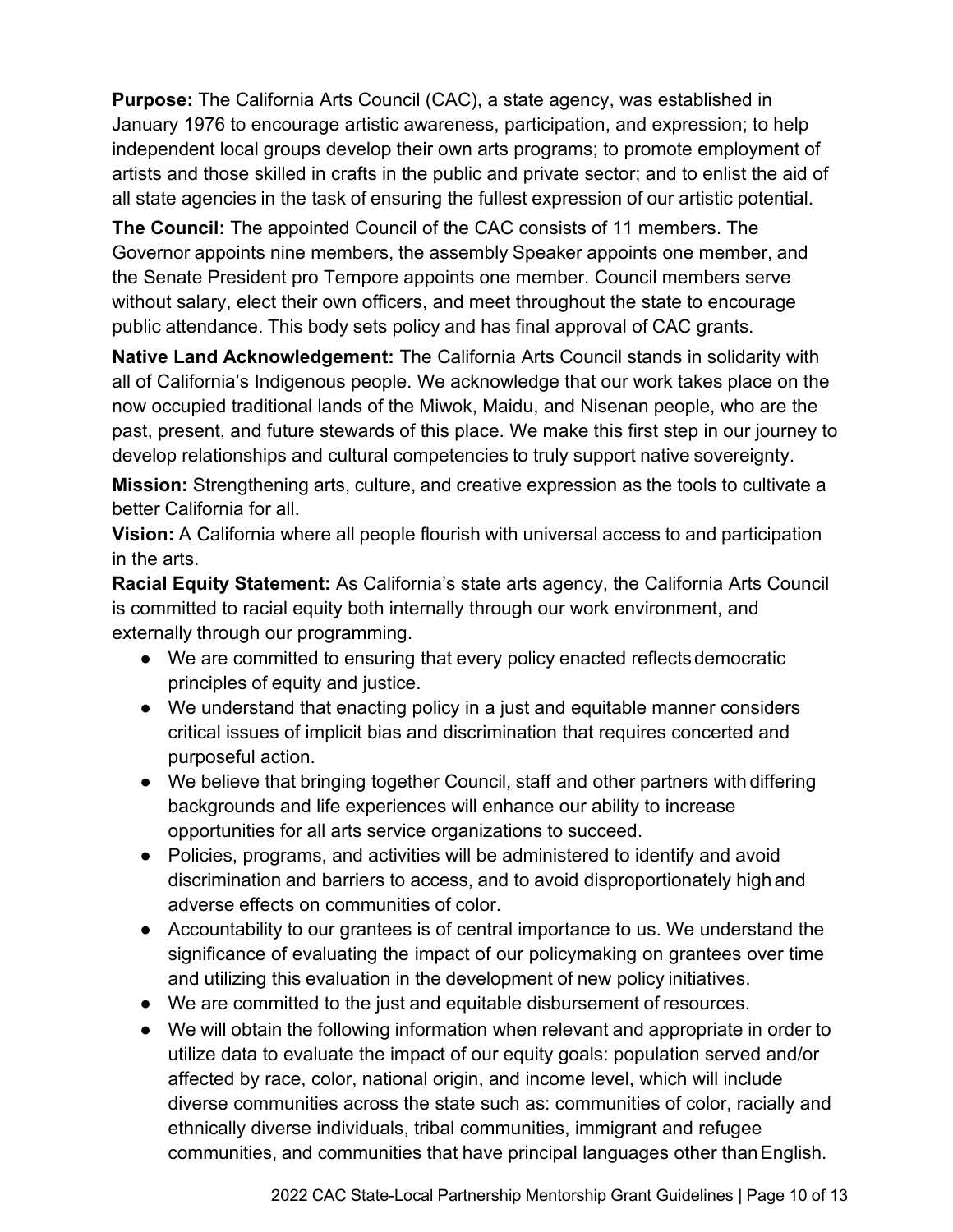For the CAC, racial equity is a continual practice in listening, learning, and implementing. TheCAC's Racial Equity Statement demonstrates a deeper commitment for us to do better for thefield and our staff.

**Funding:** The CAC is a state agency, funded from the state's annual budget process and proceeds from the California Arts License Plate and the Keep Arts in Schools tax return voluntary contribution fund, supplemented by funds from the National Endowment for the Arts. Itsgrants are often matched by foundations, individuals, earned income, government agencies, in- kind contributions, or other organizations.

**Information Access:** Due to the Public Records and Open Meeting Acts, applications and their attachments are not confidential and may be requested by the media and/or public. Meeting dates and locations are posted at [www.arts.ca.gov.](http://www.arts.ca.gov/) Observers may attend but may not participate in, or in any way interfere with, Council meetings. Each meeting provides a designated time for public comment, although comments may be time-limited.

**Grant Process:** Applications are evaluated by panels of recognized field representatives who rank applications according to program criteria. The CAC staff provides information but not recommendations to the panel. The Council reviews panel recommendations before making finalfunding decisions. CAC staff is responsible for grant contract administration after Council approval. In dire or unexpected circumstances, the CAC reserves the right to make exceptions to any policy or procedure on a case-by-case basis.

**Requirements:** The CAC provides grant funding to individual artists and is mandated both byfederal and state regulations to fund arts organizations that have proof of nonprofit status under sec. 501(c)(3) of the Internal Revenue Code (Fiscal Receivers are eligible in some programs), or under sec. 23701d of the California Revenue and Taxations Code, or entities that are a unit of government; and that comply with the Civil Rights Acts of 1964, as amended;sec. 504 of the Rehabilitation Act of 1973, as amended; the Age Discrimination Act of 1975; the Drug-Free Workplace Act of 1988; California Government Code secs. 11135-11139.5 (barring discrimination); the Fair Labor Standards Act, as defined by the Secretary of Labor inpart 505 of title 29 of the Code of Federal Regulation; the Americans with Disabilities Act of 1990 ("ADA"); the Fair Employment and Housing Act; and the Personal Responsibility and Work Opportunity Reconciliation Act of 1996.

**Ownership, Copyrights, Royalties, Credit:** The CAC does not claim ownership, copyrights, royalties, or other claim to artwork produced as a result of a CAC grant. However, the CAC reserves the right to reproduce and use such material for official, noncommercial purpose, including but not limited to use on the CAC website, social media and print materials. In addition,the CAC requires documentation of grants activity and appropriate credit for CAC partial support.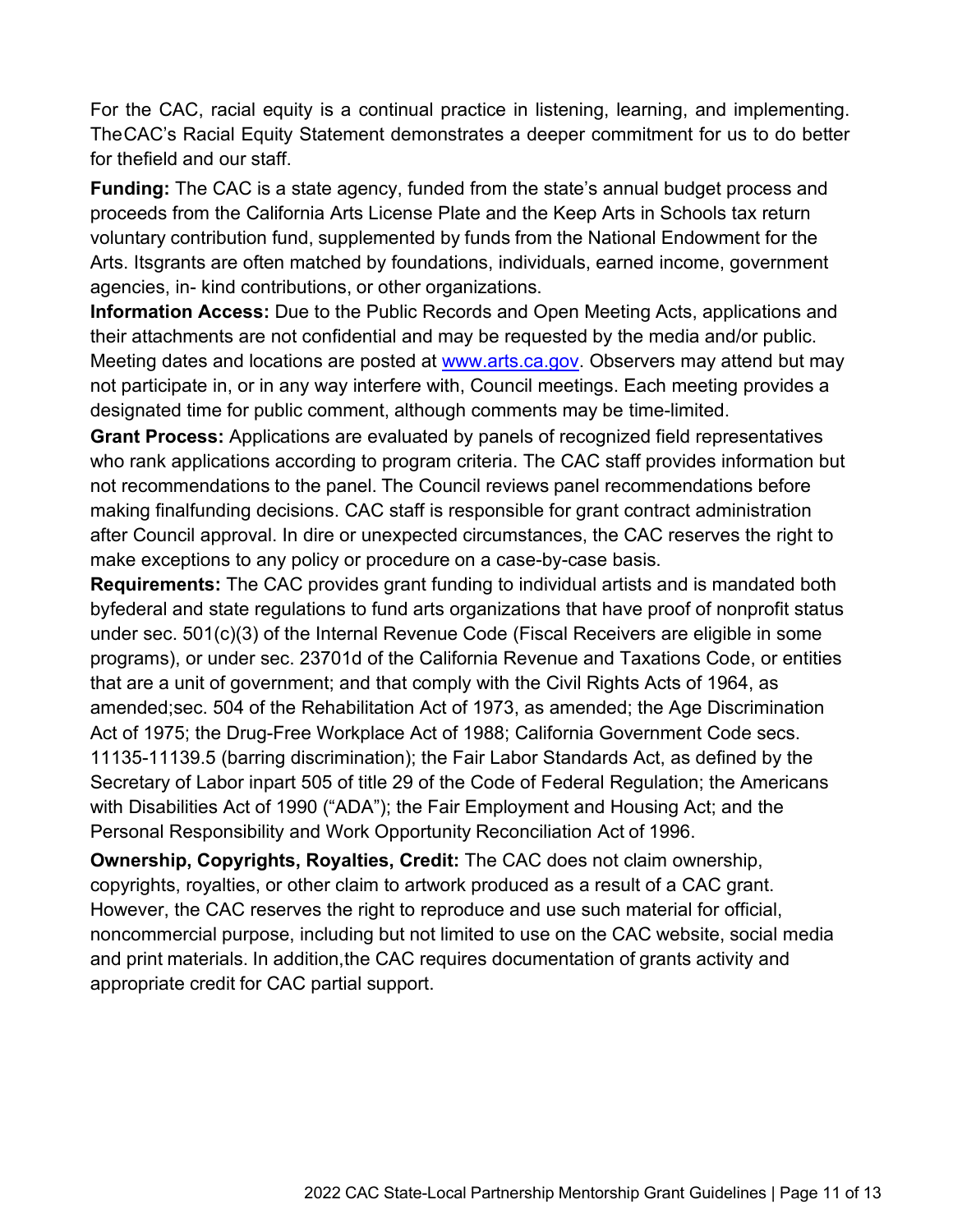## **Grantee Requirements**

Awarded grantees must comply with all requirements as stipulated in the grant agreement, including but not limited to the following:

- **Complete contract documents -** Upon notification of grant award, complete all required contract documents in order to receive grant payment. Contract documents must be received by the CAC within 60 days of issuance, or the grant funding may berevoked.
- **Payee Data Record -** Each awarded organization or fiscal sponsor (ifapplicable) mustcomplete, sign, and submit an STD 204 Payee Data Record as a required contract document before grant funds can be released.
- **Consistent activities -** Carry out activities consistent with the original proposal summary statement and the intent of the application as approved for funding, including in instances where the grant award may be less that the original request amount.
- **Approval for changes -** Programming activities must be completed as proposed. Changes must be proposed in advance and require prior written approval from CAC staff. Requests for changes are considered on a case-by-case basis.
- **Thank you letters -** To better inform our elected representatives of the value ofthe arts and the use of state funds, grantees are required to include copies of signed letters sent to the Governor, state Senate, and Assembly representativesthanking them for the grant. Local representatives may be found at this link: [https://findyourrep.legislature.ca.gov/.](https://findyourrep.legislature.ca.gov/)
- **Use of CAC logo -** Use of the CAC logo is required on all printed and electronic materials and websites (programs, catalogs, postcards, posters, newsletters, leaflets, publications, etc.) that specifically reference this grant.
- **CAC acknowledgement -** The following acknowledgement of CAC funding is required on all printed and electronic materials: *"This activity is funded in part by the California Arts Council, a state agency."*
- **Final report -** Provide a final report summarizing grant-funded activities and accomplishments within 30 days of the end of the Grant Activity Period. Grantees that do not submit reports by the posted deadlines may jeopardize their organization's opportunity for future funding from the CAC.
- **California Model Agreement (AB20) and indirect costs -** In order to comply with AB20 requirements, University of California and California State University grantees are required to secure an indirect cost waiver from the Regents of the University of California or the Board of Trustees of the California State University.